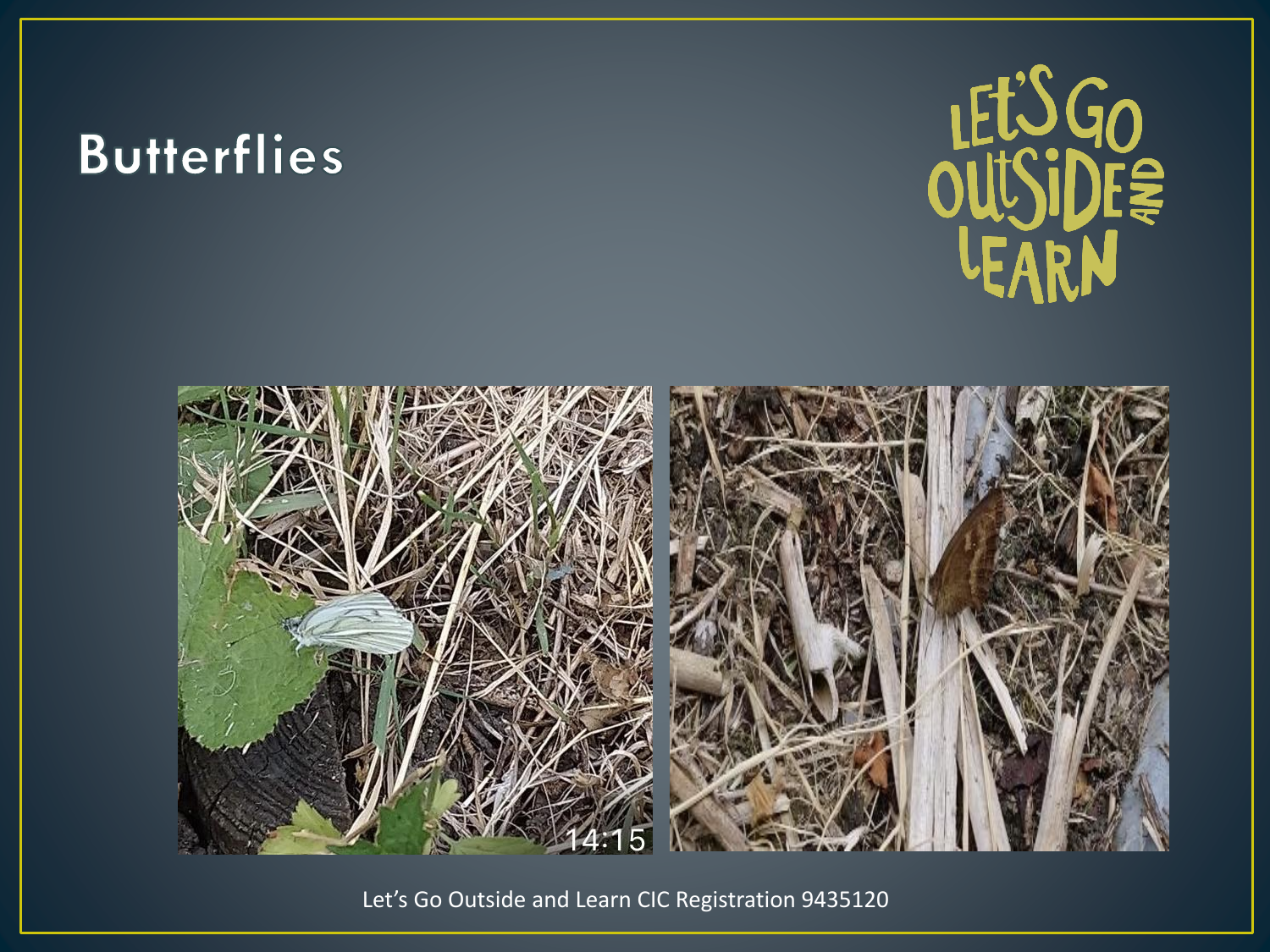## **Butterflies**

We have received some lovely photos of butterflies this week from our group.



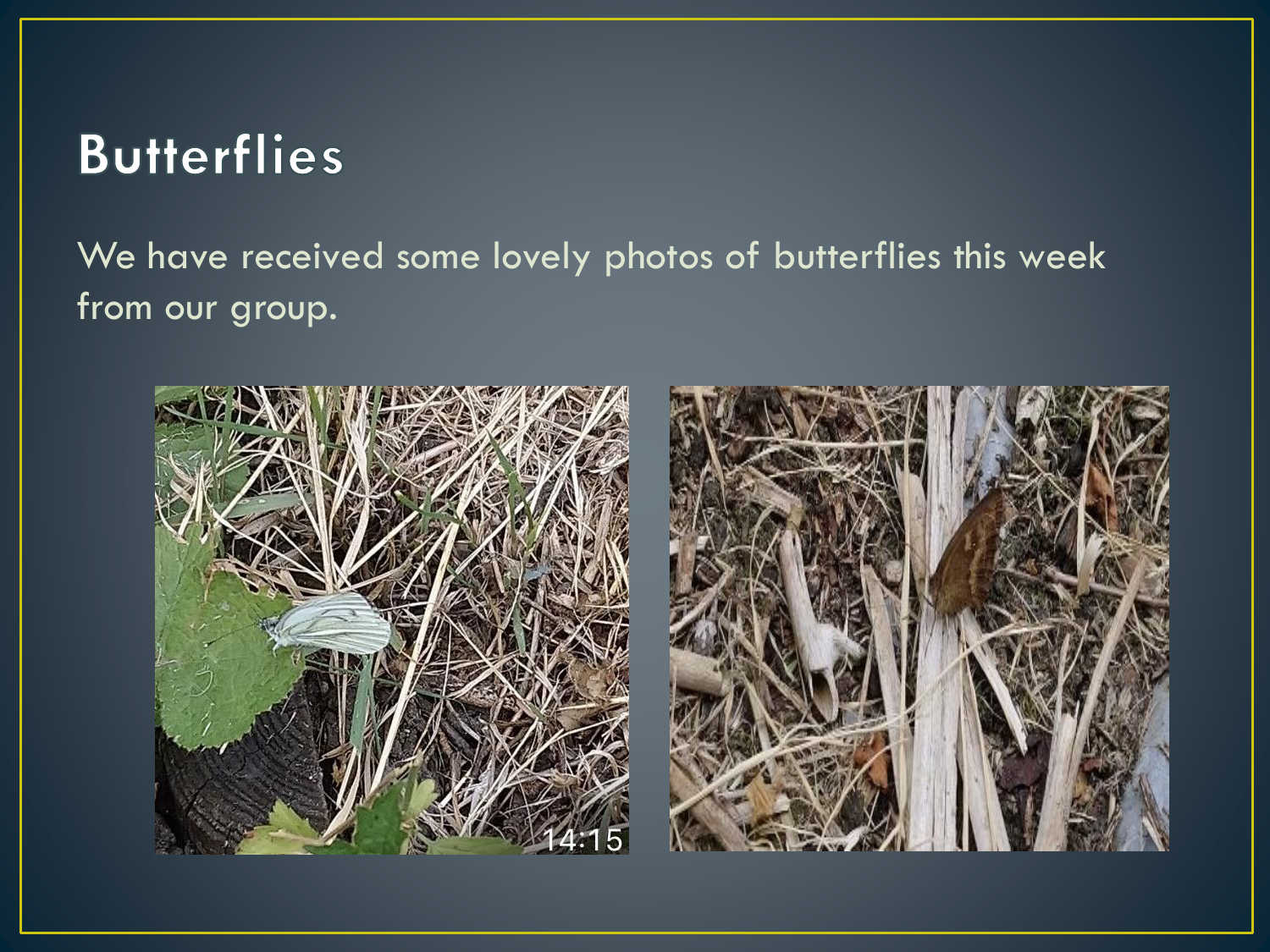#### It's lovely to see the butterflies being identified



In the space of 15 minutes, I saw about 5 butterflies  $\mathbb W$ . It was in the midday sunshine Maybe 3 different types. I think Gatekeeper, Silver Y and Small White  $\mathbb W$ .  $14:15$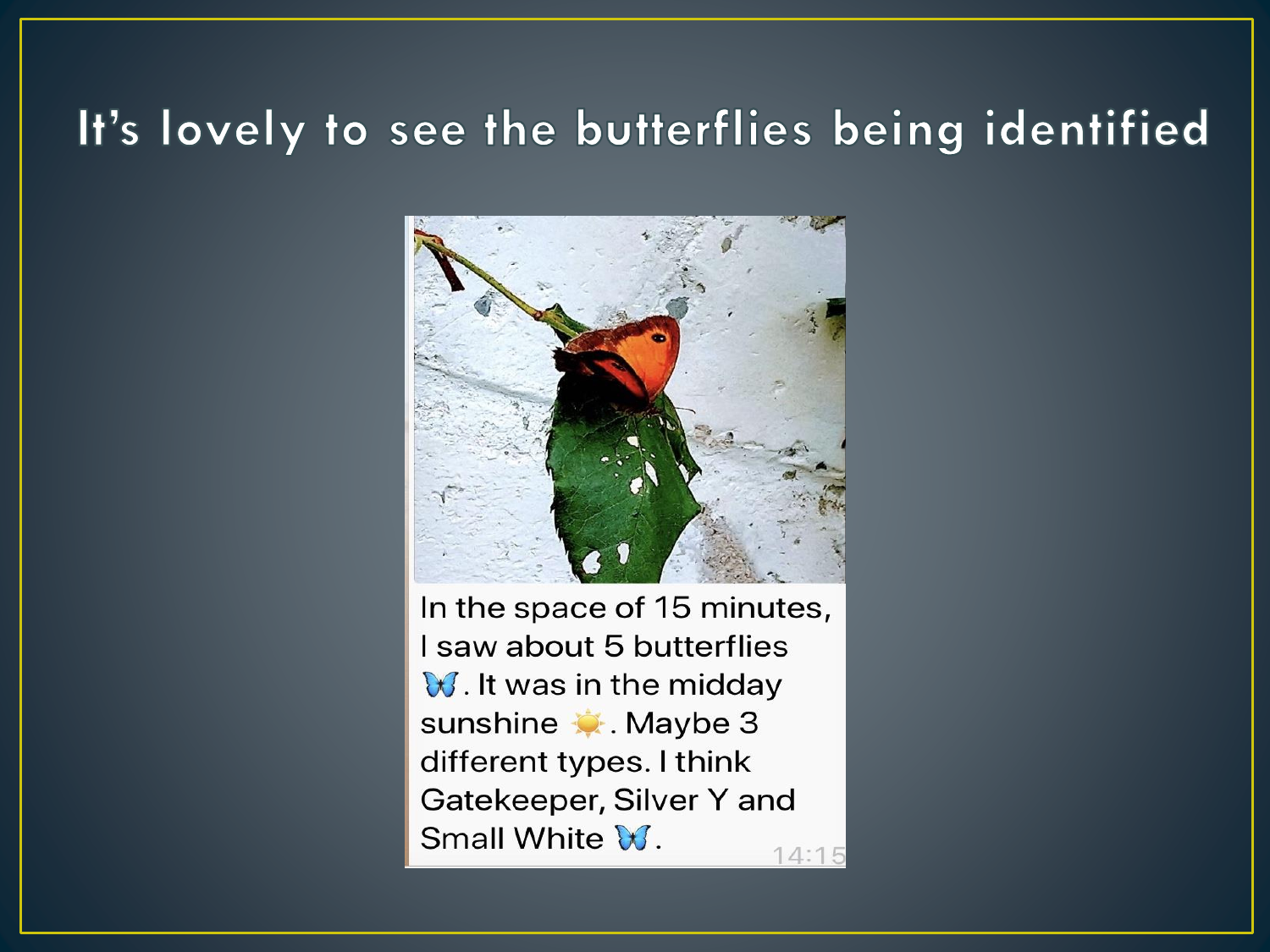# Why not make a butterfly feeder?

#### What You Need:

- A plate or plastic lid from a 1-gallon ice cream container.
- String
- Overripe, spoiling fruit.
- Orange juice



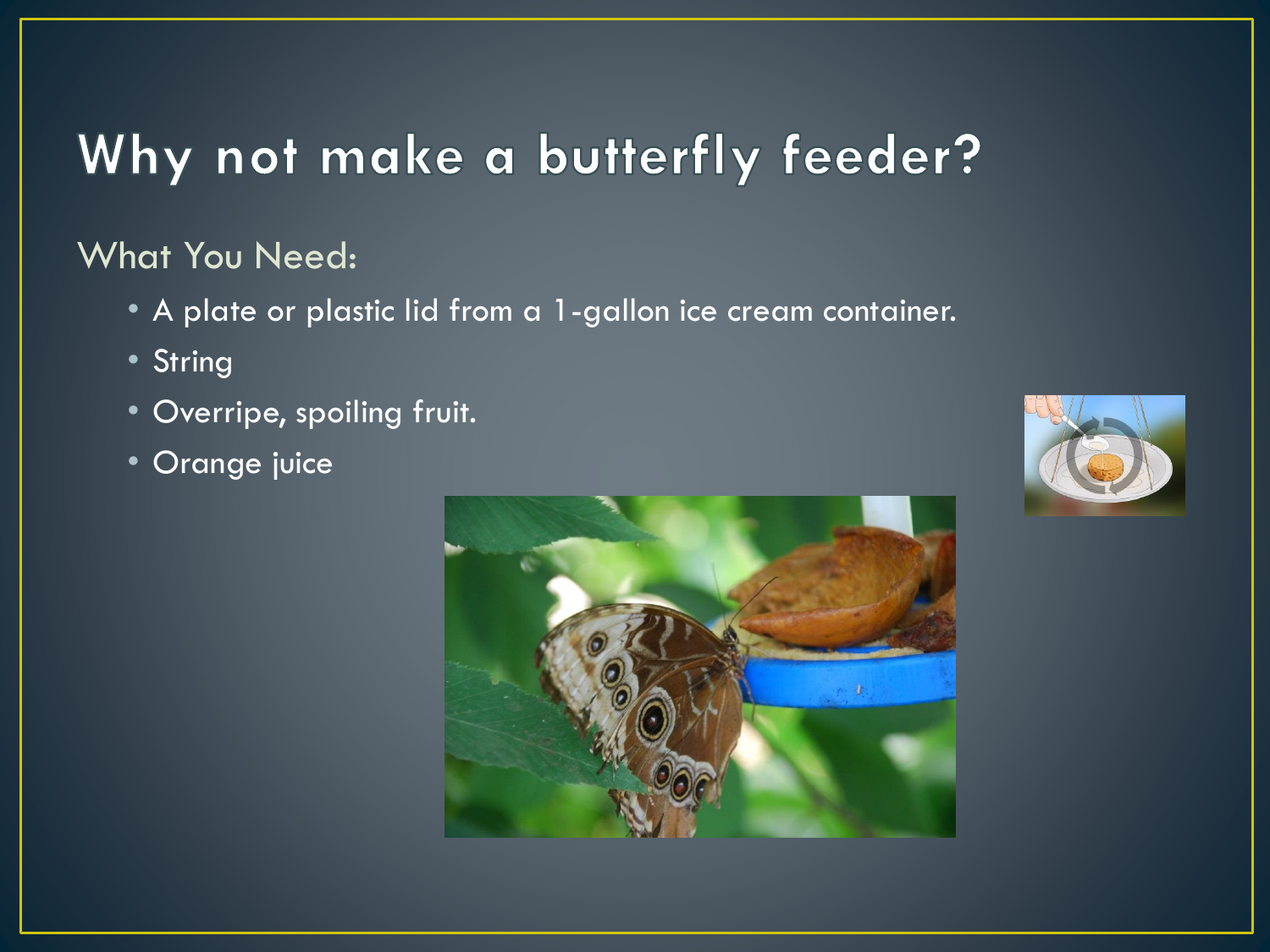#### **What You Do**

1. Use the string to make a hanger for your plate. If you're using an old ice cream lid you can punch holes in the side and tie the string to it. If it's a plate that you can't punch holes in, use tape. You can decorate the strings with artificial flowers to make it more attractive to butterflies.

2. Hang your plate from a tree branch before you fill it to make the process less messy! It will probably attract other bugs besides butterflies, so you may want to hang it in a far corner of your yard.

3. Put overripe fruit on the plate; try slices of watermelon, oranges, or bananas. You can also add some orange juice to keep the fruit from drying out as fast. Bananas will be mushier and more appealing to butterflies if you freeze them first and then thaw them and cut them in slices.